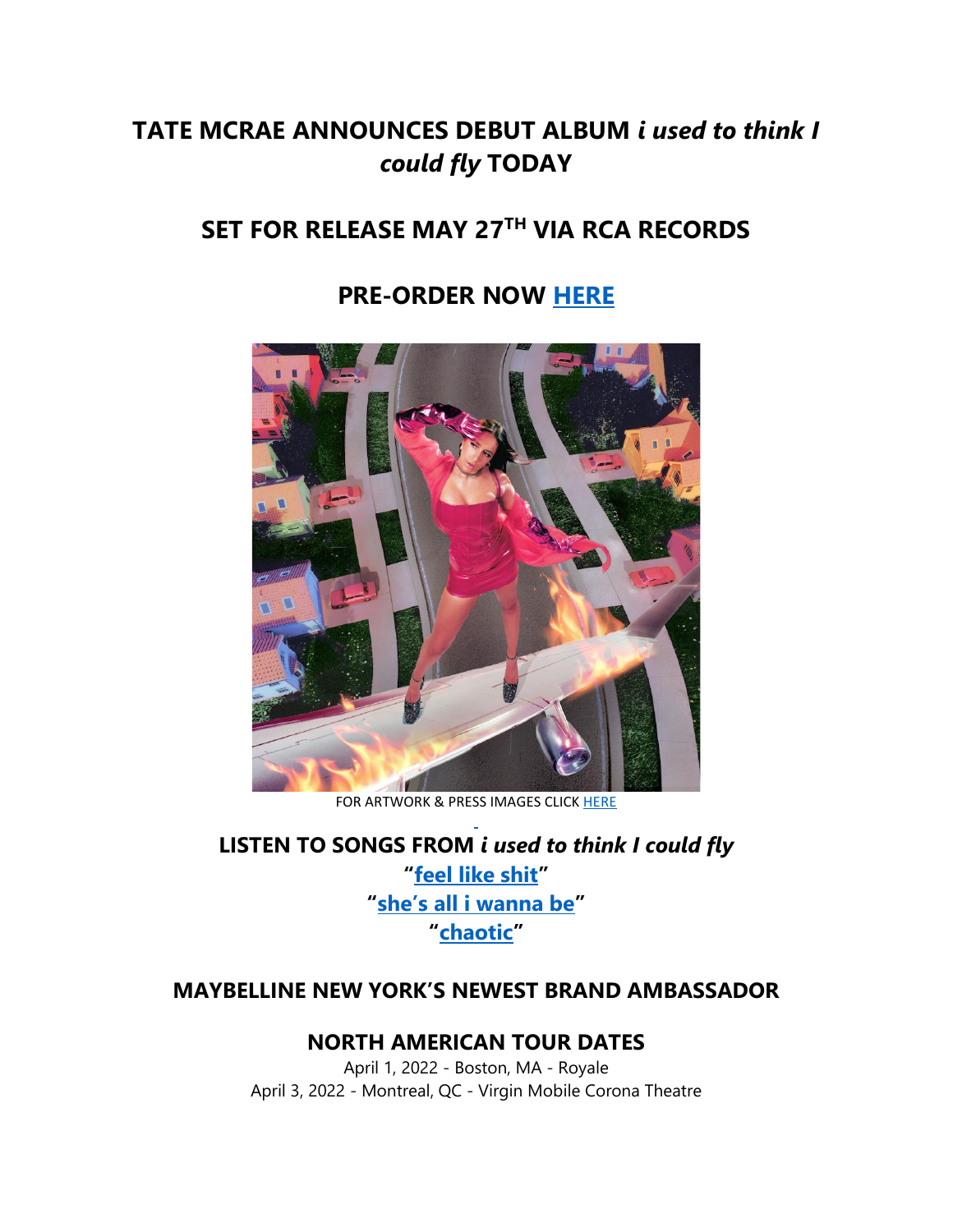April 4, 2022 - Toronto, CA - Danforth Music Hall April 5, 2022 - Detroit, MI - Saint Andrew's Hall April 7, 2022 - Nashville, TN - The Basement East April 8, 2022 - Nashville, TN - The Basement East April 9, 2022 - Chicago, IL - House of Blues – Chicago April 11, 2022 - Minneapolis, MN - First Avenue April 14, 2022 - Englewood, CO - Gothic Theater April 16, 2022 - Salt Lake City, UT - The Complex – Grand Room

#### **SHAWN MENDES SUPPORT TOUR DATES**

September 7, 2022 - Glendale, AZ - Gila River Arena September 9, 2022 - Los Angeles, CA - STAPLES Center September 15, 2022 - Las Vegas, NV - T-Mobile Arena September 17, 2022 - Oakland, CA - Oakland Arena September 21, 2022 - Salt Lake City, UT - Vivint Smart House Arena September 24, 2022 - Denver, CO - Ball Arena September 26, 2022 - Kansas City, MO - T-Mobile Center September 27, 2022 - Oklahoma City, OK - Paycom Center October 1, 2022 - Dallas, TX - American Airlines Center October 3, 2022 - Austin, TX - Moody Center October 4, 2022 - Houston, TX - Toyota Center October 8, 2022 - Miami, FL - FTX Arena October 11, 2022 - Tampa, FL - Amalie Arena October 12, 2022 - Orlando, FL - Amway Center October 14, 2022 - Atlanta, GA - State Farm Arena October 19, 2022 - Nashville, TN - Bridgestone Arena October 22, 2022 - Detroit, MI - Little Caesars Arena October 24, 2022 - Indianapolis, IN - Bankers Life Fieldhouse October 26, 2022 - Newark, NJ - Prudential Center

#### **ABOUT TATE MCRAE**

Calgary native singer/songwriter/dancer Tate McRae has become the artist to watch with over 3.2 billion career streams, over 700 million video views, a #1 Top 40 hit and multiple #1 dance hits. She was listed on *Forbes* 30 Under 30 List for 2021 as the youngest musician on the list as well as Apple's Up Next Artist for 2021, Amazon's Artist to Watch in 2021, Pandora's Artists To Watch 2021 list and included on *Billboard's* 21 Under 21 and *People Magazine's* One's To Watch list. She was also named one of YouTube's Artist on the Rise, and MTV's Push Artist for July 2020. Most recently she was nominated for a People's Choice Awards for The New Artist of 2021 and three 2022 iHeart Radio Music Awards.

Tate's #1 multiplatinum-selling single, "you broke me first" has over 1.4 billion streams worldwide. Tate has collaborated with Khalid on their track "working," DJ Regard & Troye Sivan's on their #1 Dance hit "You," blackbear's "u love u" and Jeremy Zucker on her single "that way." She capped off 2021 with the release of "feel like shit" which currently has nearly 90